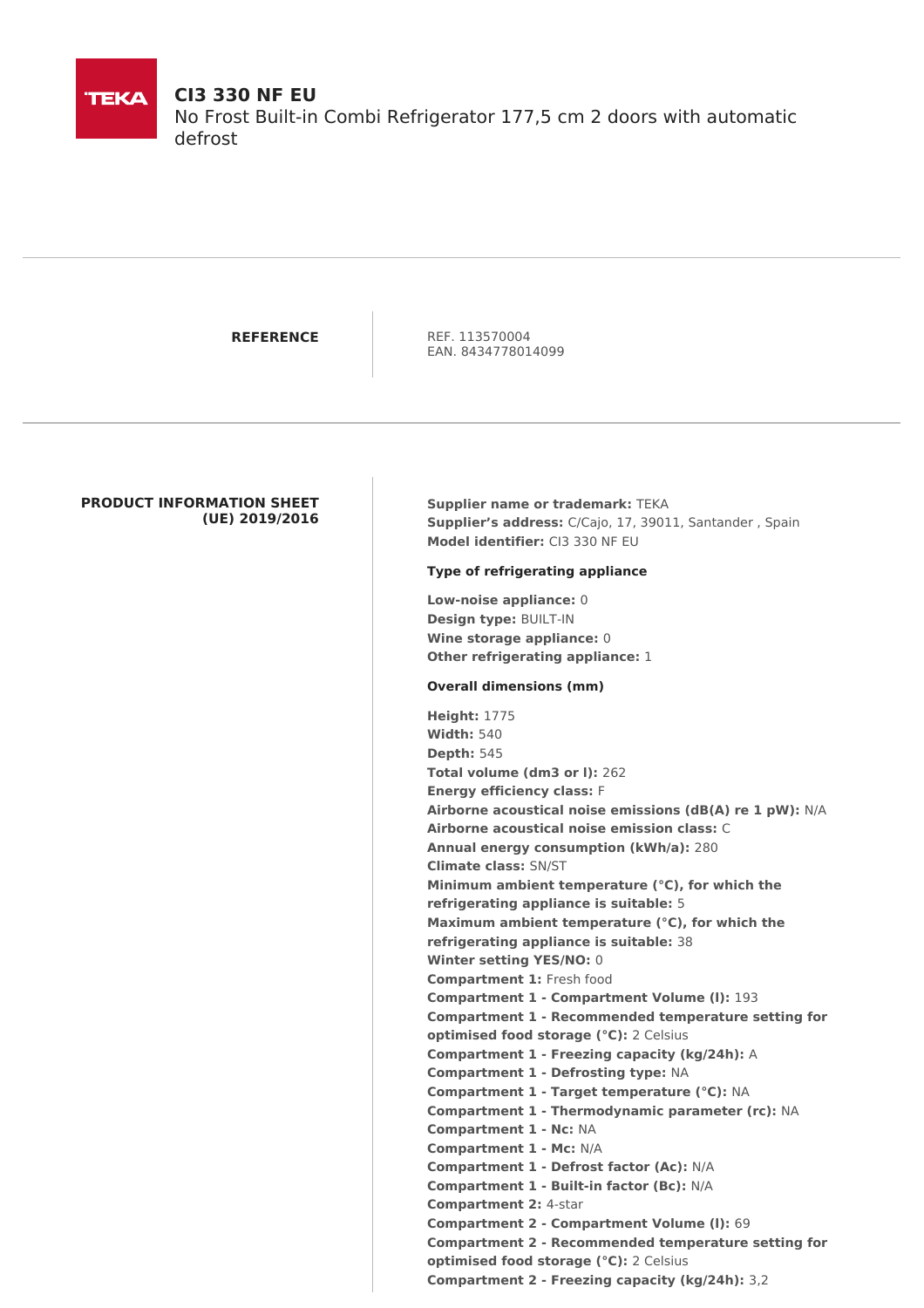**Compartment 2 - Defrosting type:** A **Compartment 2 - Target temperature (°C):** N/A **Compartment 2 - Thermodynamic parameter (rc):** NA **Compartment 2 - Nc:** NA **Compartment 2 - Mc:** N/A **Compartment 2 - Defrost factor (Ac):** N/A **Compartment 2 - Built-in factor (Bc):** N/A **Compartment 3:** N/A **Compartment 3 - Compartment Volume (l):** N/A **Compartment 3 - Recommended temperature setting for optimised food storage (°C):** N/A **Compartment 3 - Freezing capacity (kg/24h):** N/A **Compartment 3 - Defrosting type:** N/A **Compartment 3 - Target temperature (°C):** N/A **Compartment 3 - Thermodynamic parameter (rc):** N/A **Compartment 3 - Nc:** N/A **Compartment 3 - Mc:** N/A **Compartment 3 - Defrost factor (Ac):** N/A **Compartment 3 - Built-in factor (Bc):** N/A **Compartment 4:** N/A **Compartment 4 - Compartment Volume (l):** N/A **Compartment 4 - Recommended temperature setting for optimised food storage (°C):** N/A **Compartment 4 - Freezing capacity (kg/24h):** N/A **Compartment 4 - Defrosting type:** N/A **Compartment 4 - Target temperature (°C):** N/A **Compartment 4 - Thermodynamic parameter (rc):** N/A **Compartment 4 - Nc:** N/A **Compartment 4 - Mc:** N/A **Compartment 4 - Defrost factor (Ac):** N/A **Compartment 4 - Built-in factor (Bc):** N/A **Compartment 5 - Type:** N/A **Compartment 5 - Compartment Volume (l):** N/A **Compartment 5 - Recommended temperature setting for optimised food storage (°C):** N/A **Compartment 5 - Freezing capacity (kg/24h):** N/A **Compartment 5 - Defrosting type:** N/A **Compartment 5 - Target temperature (°C):** N/A **Compartment 5 - Thermodynamic parameter (rc):** N/A **Compartment 5 - Nc:** N/A **Compartment 5 - Mc:** N/A **Compartment 5 - Defrost factor (Ac):** N/A **Compartment 5 - Built-in factor (Bc):** N/A

#### **Light source parameters**

**Light source - Type of light source:** LED on Ceiling **Light source - Energy efficiency class:** N/A **Minimum duration of the guarantee offered by the manufacturer (b):** 24

## **Light source parameters**

**Light source - Type of light source:** LED on Ceiling **Light source - Energy efficiency class:** N/A **Minimum duration of the guarantee offered by the manufacturer (Years) (b):** 24

#### **Additional information:**

Weblink to the manufacturer's website, where the information in point 4(a) Annex of Commission Regulation (EU) 2019/2019 (1) (b) is found: www.teka.com

(a) as determined in accordance with Commission Delegated Regulation (EU) 2019/2015 (2).

(b) changes to these items shall not be considered relevant for the purposes of point 4 of Article 4 of Regulation (EU) 2017/1369. (c) if the product database automatically generates the definitive content of this cell the supplier shall not enter these data.